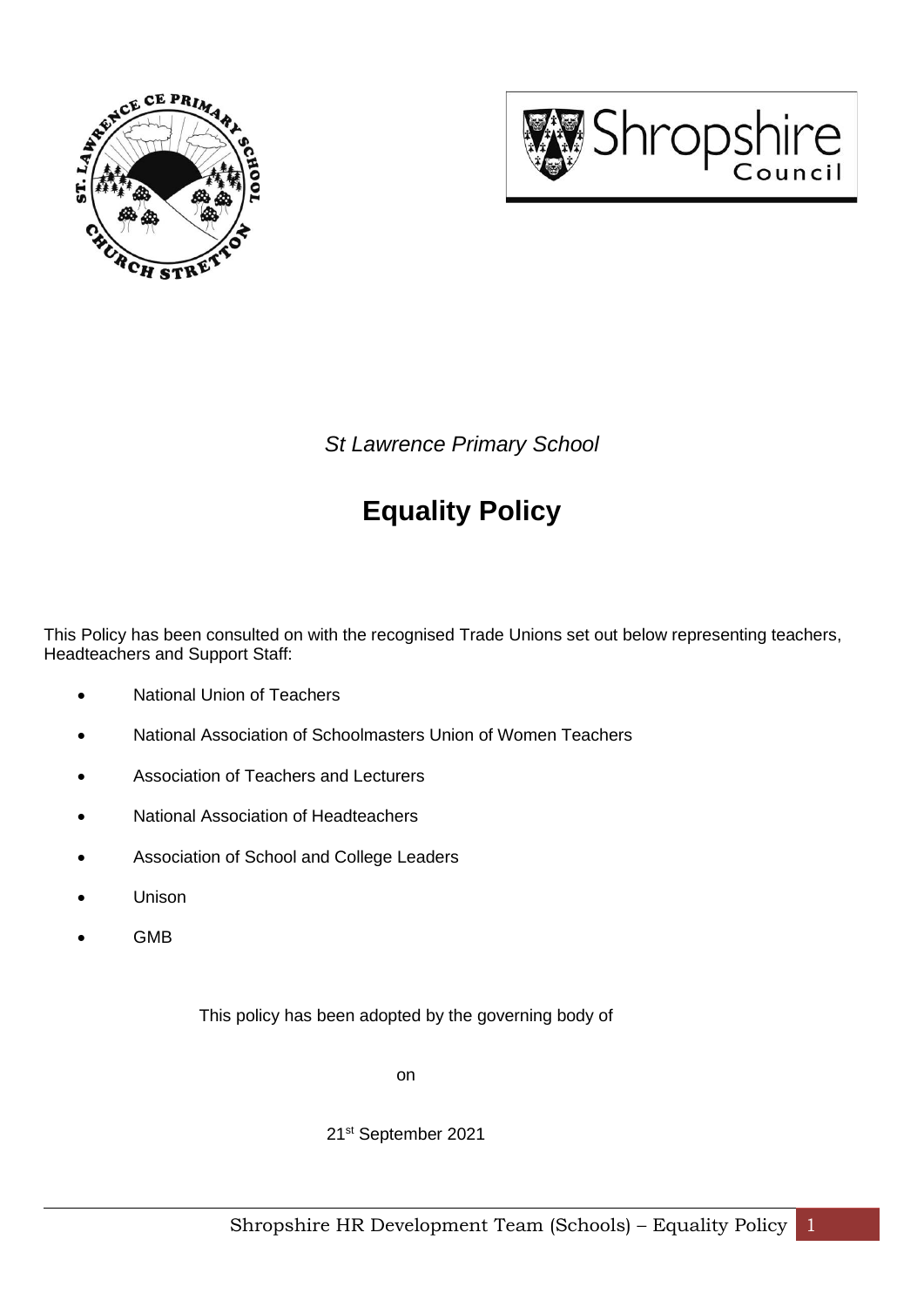# **CONTENTS**

|     |                                          | Page |
|-----|------------------------------------------|------|
|     | <b>Introduction</b>                      | 3    |
| 2.  | <b>Roles &amp; Responsibilities</b>      | 3    |
| 3.  | <b>Scope</b>                             | 3    |
| 4.  | <b>Public Sector Equality Duty</b>       | 3    |
| 5.  | How to resolve difficulties              | 5    |
| 6.  | How to identify and act on Hate Crime    | 5    |
| 7.  | Recruiting and employing people fairly   | 6    |
| 8.  | <b>Training and Development</b>          | 6    |
| 9.  | <b>Promotion and Determining Pay</b>     | 6    |
| 10. | <b>Monitor &amp; Review Arrangements</b> |      |
| 11. | <b>Linked Policies</b>                   |      |

# **Appendices**

|                | <b>Definitions</b>                                             |
|----------------|----------------------------------------------------------------|
| В.             | Shropshire Council Hate Crime Reporting Protocol Documentation |
| $\mathbf{C}$ . | <b>Further Reference</b>                                       |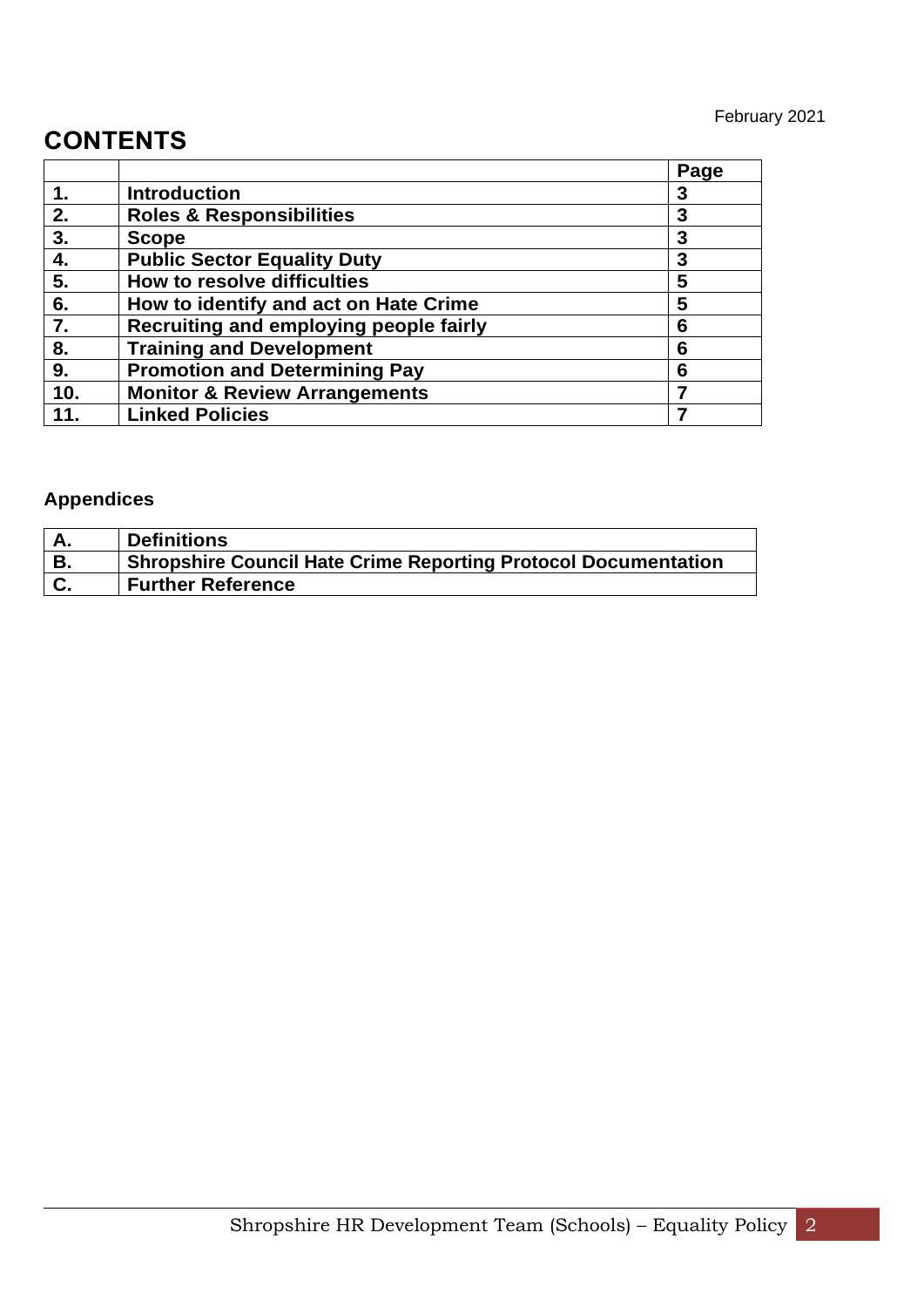# **Equality Policy**

# **1. Introduction**

The school is committed to eliminating discrimination and encouraging diversity amongst the workforce. The Equality Act 2010, which consolidated and replaced much of the previous equality legislation forms the basis of this policy. As the employer, the Council (for maintained schools) and the Governing Body, (for aided and foundation schools) has a legal duty to provide opportunities for both learning and employment in an environment which is fair and without discrimination.

The equality commitment of this school ensures that selection for employment, promotion, training or any other benefit will be on the basis of aptitude and ability. Additionally, the disciplinary, grievance and harassment and bullying procedures and policies must all be free from discrimination. All employees with any of the 'protected characteristics' must be treated fairly and with dignity and respect.

#### **The school aims to:**

- create an environment in which individual differences and the contributions of all staff are recognised and valued
- provide every employee with a working environment that promotes dignity and respect to all, where employees feel able to challenge behaviour and attitudes which are contrary to the policy.
- ensure that no form of intimidation, bullying or harassment will be tolerated and cases will be dealt with swiftly and fairly. The Bullying and Harassment Policy is available to complainants and the Disciplinary Policy may be instigated against perpetrators.
- ensure training, development and progression opportunities are available to all staff.
- review all its employment practices and procedures to ensure fairness.

#### **2. Roles and Responsibilities**

The 'employer' has a legal duty to provide opportunities for both learning and employment in an environment which is fair and without discrimination. However, all staff and volunteers in the school are responsible for discouraging examples of discrimination that they observe within the workplace. The Headteacher has overall responsibility for the daily implementation of equality practices and should have due regard to how the school's existing and proposed policies and decisions impact upon equality. Headteachers should also seek advice and support from their HR provider.

#### **3. Scope**

This policy refers to all staff and volunteers within school. The school will also have an Equality Policy which relates to pupils and which is published on the external school website.

#### **4. Public Sector Equality Duty**

The Public Sector Equality Duty (PSED), introduced under the Equality Act 2010, applies to public sector bodies, including Schools as well as to listed local authorities. The legislation states that a listed authority must comply with both a general duty and with specific duties as set out in the Equality Act 2010.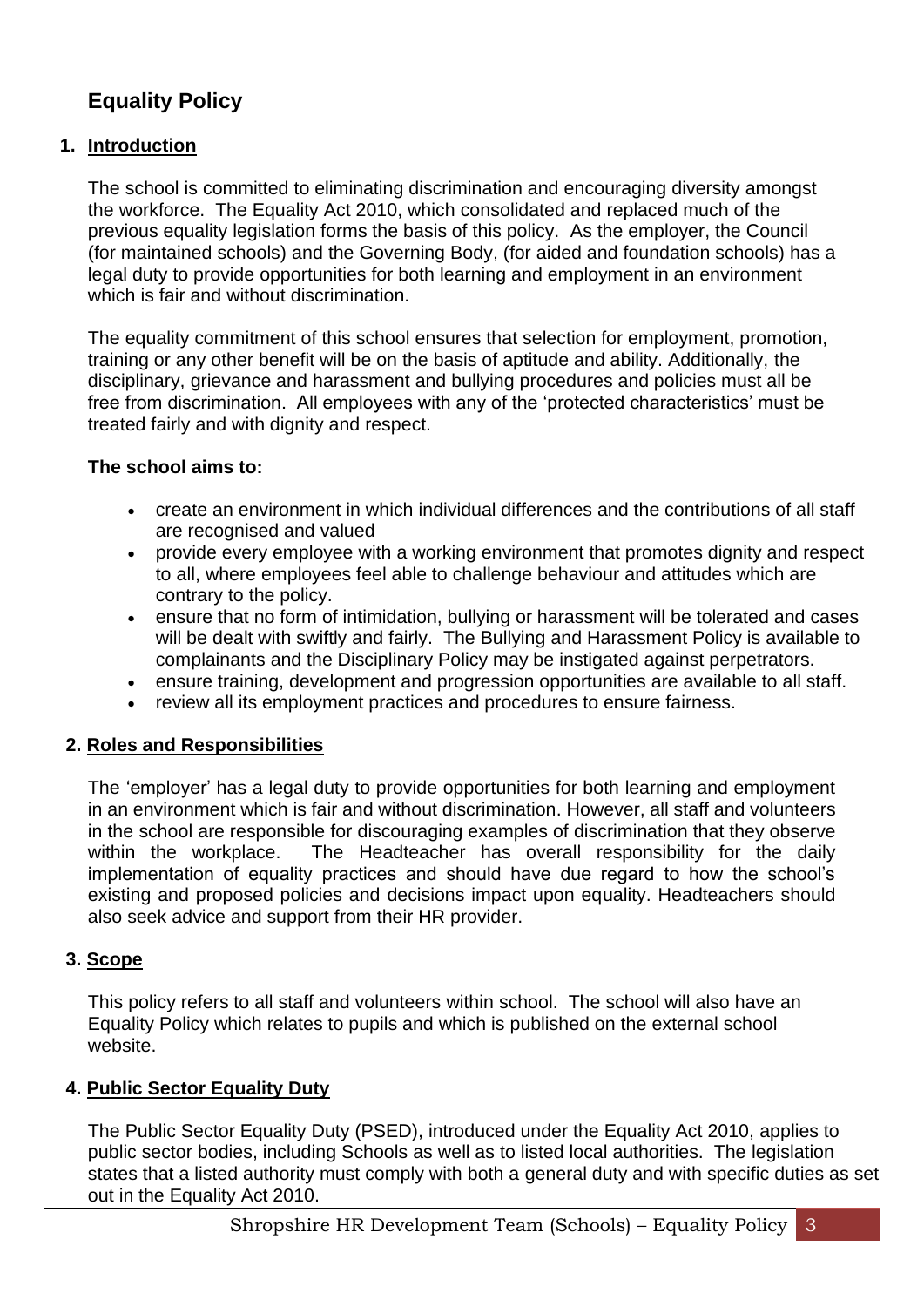#### General Duty

The General Equality duty may be described as the duty on a listed public authority, when carrying out its functions, to have due regard to the three equality aims.

These aims are:

- **To eliminate discrimination, harassment, victimisation** and any other conduct that is prohibited. In relation to pupils, schools may seek to meet this aim by monitoring admissions, exclusions, attendance and prejudice related incidents. In respect of staff, schools may seek to meet this by ensuring that there are appropriate employment policies in place,
- **To advance equality of opportunity** between groups/people who share a relevant protected characteristic and groups/people who do not share it, by considering the need to remove or minimise disadvantage, by taking steps to meet different needs, and by encouraging participation when it is disproportionately low.
- **To foster good relations** between groups/people who share a relevant protected characteristic and groups/people who do not share it.

#### Specific duties

The specific duties support the performance of the general duty, listed authorities are required to prepare and publish:

- information about workforce diversity and about service user diversity, to show they are complying with the PSED which must be updated annually and
- one or more equality objectives which an authority thinks it should achieve to advance any of the three general duty aims. This should be updated at least every four years with effect from April 2012.

Schools with fewer than 150 employees do not need to publish information about employees, but should still collate information, for example statistics on the breakdown and distribution of the workforce by age, gender, disability and race, to enable compliance with the general duty. However, information must be published relating to pupils. Schools should nevertheless ensure that individuals cannot be identified through the publication of this equality data.

Equality objectives must be specific and measurable. The school must publish one or more equality objectives as per the minimum of every four years. This information should be published on the school website.

The school as a public body should include the following nine **protected characteristics** groupings of people when considering the PSED obligations, Appendix A:

- Age
- Disability
- Gender reassignment
- Marriage and civil partnership
- Pregnancy and maternity
- Race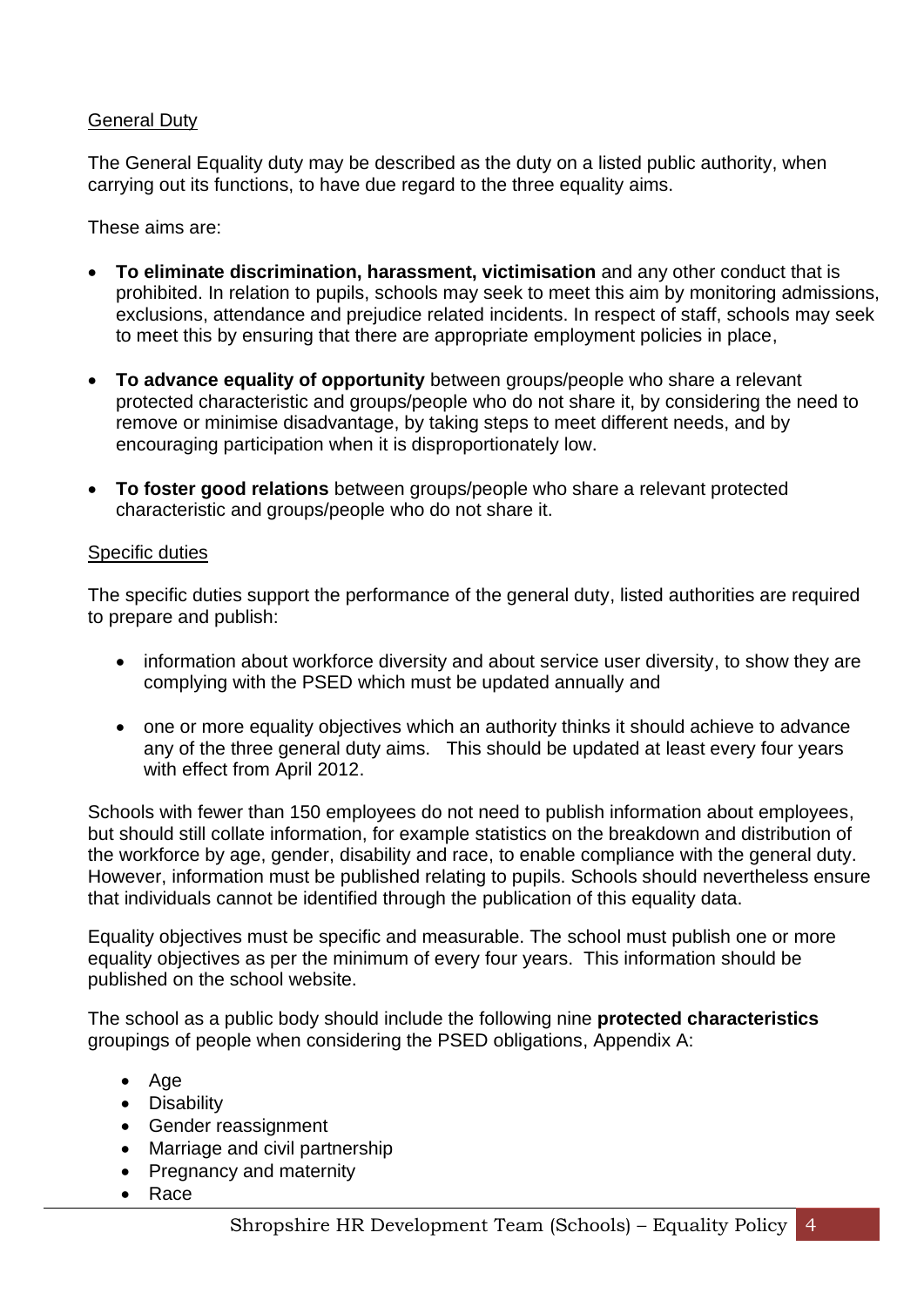- Religion or Belief
- Sex
- **Sexual Orientation**

The school should ensure due regard to the needs of all people in these groups when developing policy and strategy.

It is appropriate within a school setting that age and marriage and civil partnership information relating to pupils is not required. However, age and marital status and civil partnership information should be recorded in respect of employees.

Decision makers in school must be aware of the duty to have 'due regard' when making decisions or taking action and must assess whether it has implications for people with a particular protected characteristic. Equality implications should be considered when policies or decisions are being made, and should be kept under review, for example through the use of standard Equality and Social Inclusion Impact Assessments (Appendix C).

Additionally, it is also unlawful to discriminate on the grounds of trade union membership or non-membership, part time or fixed term contract status and past unrelated convictions. Definitions of the Protected Characters and types of discrimination are shown at Appendix A.

#### **5. How to Resolve Difficulties**

The Headteacher is responsible for preventing employees from suffering discrimination in the workplace. Employers are ultimately responsible for any discrimination carried out by their employees, regardless of the employer's knowledge or approval. The Headteacher must also ensure that their staff are not harassed by a third party. It is important therefore that the Headteacher ensures that all staff and volunteers are aware of the policy.

#### • **Internal issue.**

If an employee complainant raises a grievance because either they are subject to discrimination by a member of staff, or because they have witnessed discrimination directed towards another person by a member of staff, they should be able to access, or request a copy of the school's Bullying and Harassment Policy from the Headteacher. The complainant will have the option of pursuing either the informal or formal route.

In cases where an employee's conduct falls short of the required standard, the Disciplinary Policy may be invoked. The Disciplinary Policy is the means by which rules are observed and standards are maintained. In cases where the misconduct is minor, it may be dealt with through the informal route. However, in cases where the informal route has not had the desired effect, or the misconduct is considered too serious, the formal route should be followed. Certain acts such as a serious breach of the schools adopted Equality Policy, including any form of unlawful discrimination, victimisation, bullying or harassment of pupils or colleagues may constitute gross misconduct which may lead to dismissal.

#### • **External issue**

If an employee complainant raises a grievance because either they have been subject to discrimination by a third party, or because they have witnessed discrimination directed towards another person by a third party they should be able to access the Bullying and Harassment Policy.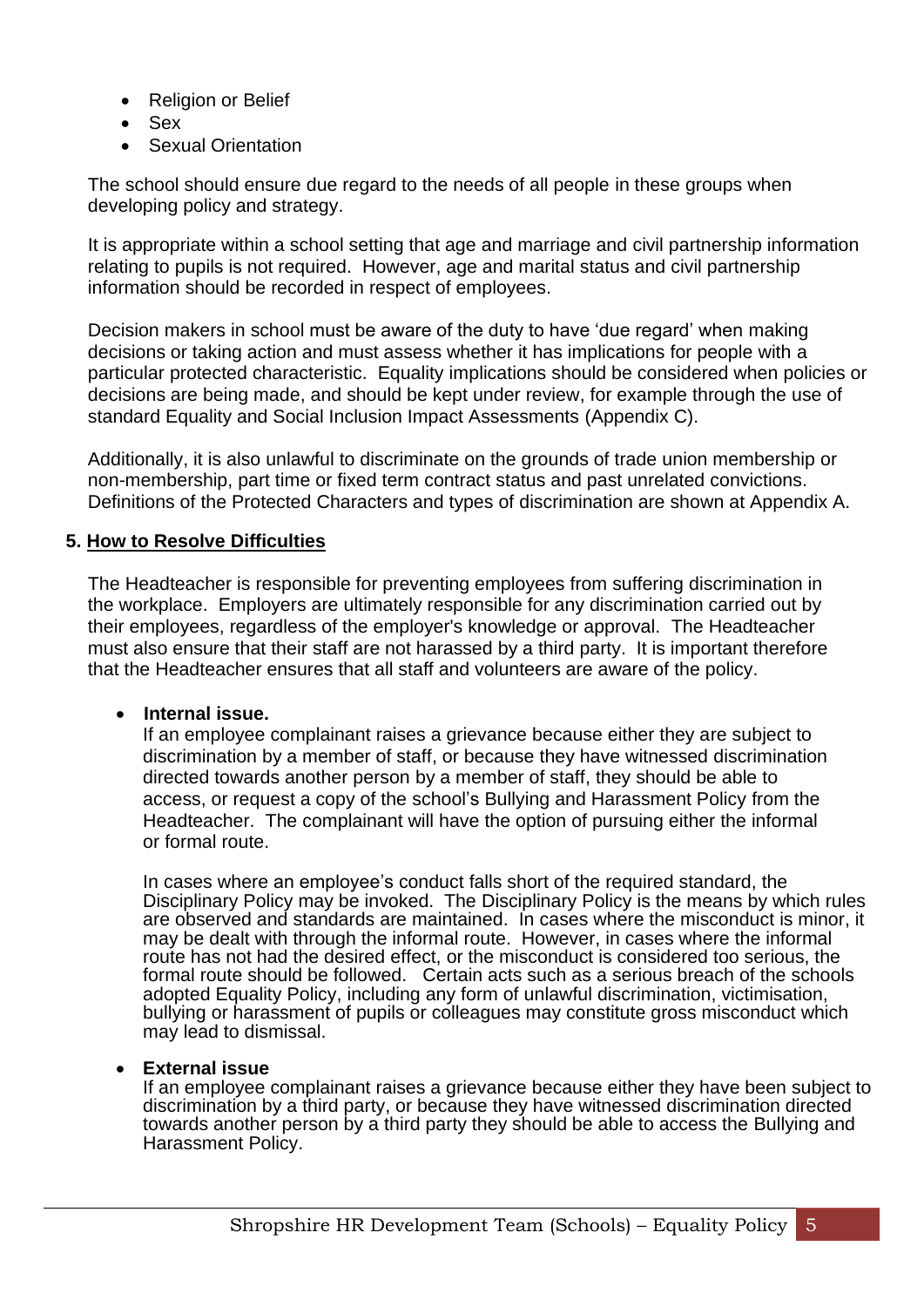Where a third party complainant raises a grievance because either they have been subject to discrimination by an employee, or because a third party has witnessed discrimination directed towards another person by an employee they should access the school's Complaint Procedure.

#### **6. How to identify and act on Hate Crime**

Hate crime is an offence committed against a person or property motivated by the perpetrator's hostility and prejudice towards people because they are seen as being different. By working together schools should try to meet their equality and diversity obligations, particularly in seeking to eliminate discrimination, harassment and victimisation. In addition, working together aims to encourage social inclusion and promotes a resilient and caring society. The Hate Crime Reporting protocol with website links attached at Appendix B. The website links are also shown below.

<https://shropshire.gov.uk/crime-and-community-safety/hate-crime/report-a-hate-crime/>

<https://shropshire.gov.uk/media/13407/hate-crime-reporting-form.pdf>

# **7. Recruiting and Employing People Fairly**

The school will make sure that we provide equality of opportunity to all in pre-employment and employment.

The school will:

- demonstrate an open and transparent approach to recruitment
- ensure that recruitment decisions are made using pre-agreed objective criteria
- seek to appoint the most suitable applicant for the job based on merit
- ensure the recruitment and selection process conveys a positive image of the school/academy and portrays the school/academy as an employer of choice
- demonstrate its commitment to employ, retain and develop the abilities of disabled people, for example through achievement of the 'two ticks' aware by Job Centre Plus.
- ensure that the recruitment and selection of staff is conducted in a professional, timely and responsive manner and in compliance with current employment legislation
- provide appropriate training, development and support to those involved in recruitment and selection activities in order to ensure the recruitment of employing people is fair and legally compliant.
- treat all applicants fairly, equitably and efficiently, with respect and courtesy, aiming to ensuring that the applicant experience is positive, irrespective of the outcome
- ensure that if any member of staff involved in the recruitment process is related to, or has a close personal relationship with an applicant then they are not involved in the recruitment process at any point. Including, but not restricted to, restructures, ringfencing, decisions about post-creation and job description content.
- ensure that all documentation relating to applicants will be treated confidentially and kept securely in accordance with the schools Date Protection Policy and GDPR.
- ensure that they do not, as a matter of course require job applicants to complete a medical questionnaire as part of the application procedure. Health related questions should only be asked if they are intrinsic to a function of their work, i.e.; ensuring applicants for a PE teaching post have the physical capability to carry out the duties. Additionally, candidates should not be asked about their sickness record until they have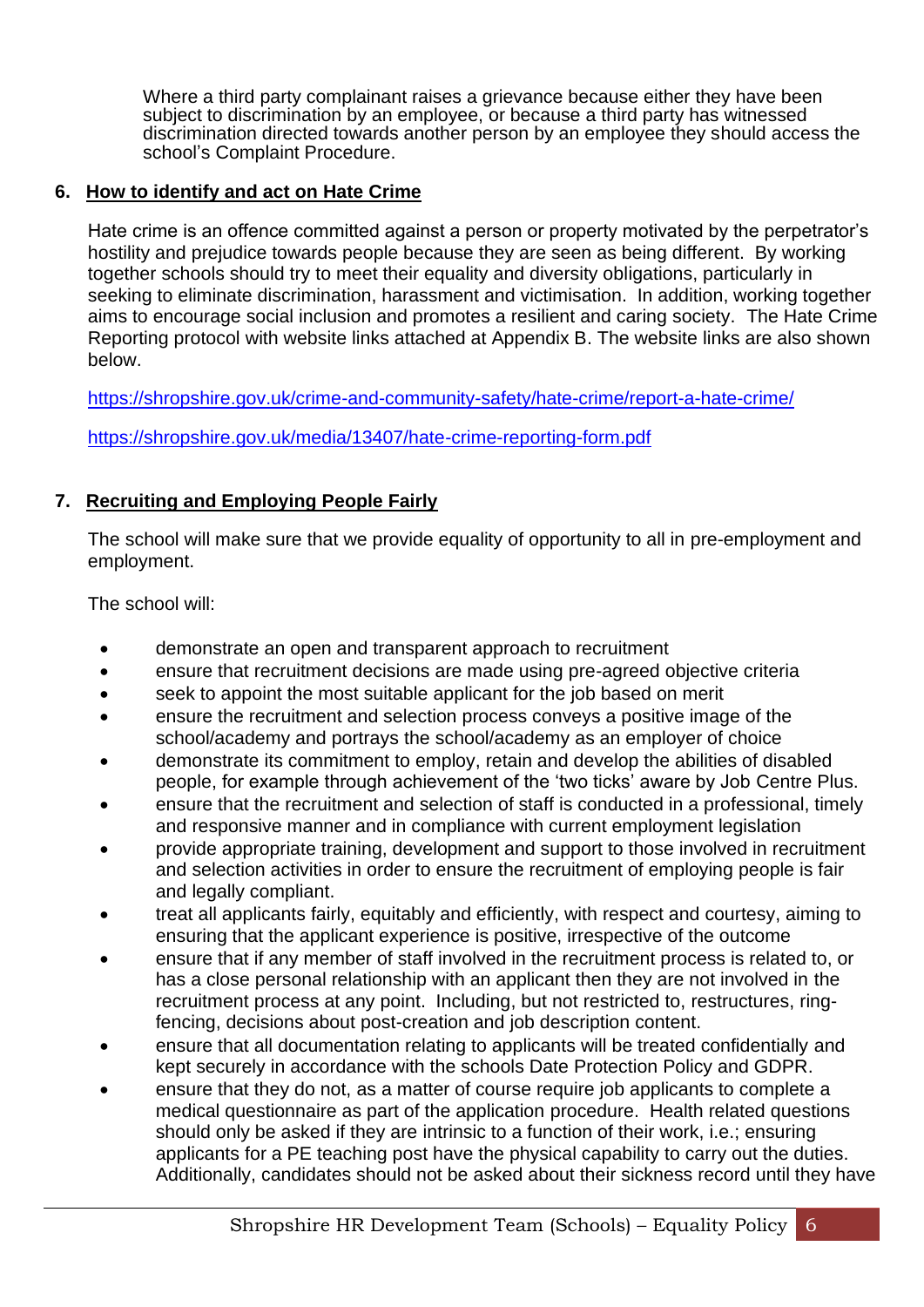been made a conditional offer. Additional advice can be sought form your HR Officer/ Business Partner.

### **8. Training and Development**

During training sessions identify good equality practice and include guidance around discrimination, harassment or victimisation as appropriate. When selecting candidates to attend training, ensure that selection is free from discrimination. Schools may also find it helpful to refer to Shropshire Council's equality objectives around training and development in relation to good equality and diversity practices.

<http://shropshire.gov.uk/equality-diversity-and-social-inclusion/equality-objectives/>

# **9. Promotion and Determining Pay**

All promotion and pay decisions must be open, transparent and fair. All decisions must be objectively justified. The governing body should follow the Department for Education advice regarding equalities consideration as part of the appraisal and pay determination process. Refer to the school's Pay Policies.

<https://www.gov.uk/government/publications/school-teachers-pay-and-conditions>

#### **10. Monitoring and Review Arrangements**

Schools may wish to consider varying their complaints policy with recommendations that it contains a vexation complaints element.

Schools may consider Shropshire Council's equality objectives including monitoring and review, in order to seek to achieve joint outcomes.

The Governing Body will monitor the outcomes and impact of this policy on an annual/biannual basis in conjunction with school representatives at an appropriate committee.

This procedure will be reviewed no later than June 2022 by Human Resources in consultation with Trade Unions.

#### **11. Linked Policies.**

| <b>Harassment and Bullying Policy</b>                    | <b>Managing Attendance Policy</b>                                     |
|----------------------------------------------------------|-----------------------------------------------------------------------|
| <b>Grievance Policy</b>                                  | <b>Staff Code of Conduct</b>                                          |
| <b>Maternity Scheme for School Based</b><br><b>Staff</b> | Safeguarding guidance                                                 |
| <b>Adoption Scheme for School Based</b><br><b>Staff</b>  | <b>Advertising guidance Notes</b>                                     |
| <b>Surrogacy Policy</b>                                  | <b>Part Time Teachers Pay and Working</b><br><b>Time Arrangements</b> |
| <b>Flexible Working Policy</b>                           | <b>KCSiE; DBS Guidance for Schools</b>                                |
| <b>Disciplinary Policy</b>                               | <b>Job Sharing Guidelines</b>                                         |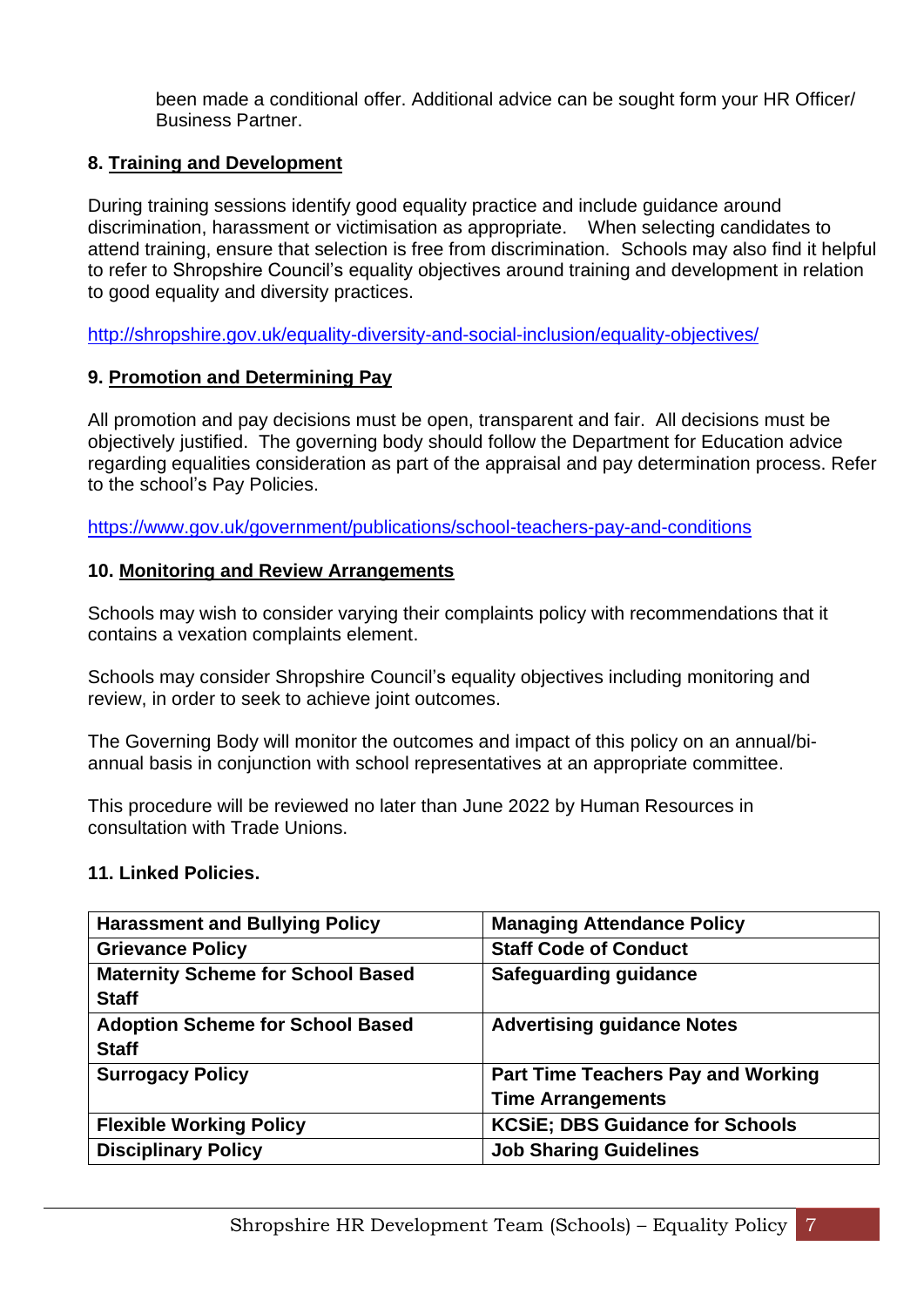| <b>Appraisal and Capability Policies</b> | <b>KCSIE: Code of Conduct for staff in</b><br>schools |
|------------------------------------------|-------------------------------------------------------|
| <b>Parental Leave Policy</b>             | <b>Paternity Policy</b>                               |
| Pay Policies - Leadership, Teachers      | <b>KCSIE: Safer Recruitment Policy</b>                |
| or Support Staff                         |                                                       |

# **Appendices**

Appendix A: Definitions

Appendix B: Shropshire Council Hate Crime Reporting Protocol Documentation

Appendix C: Further Reference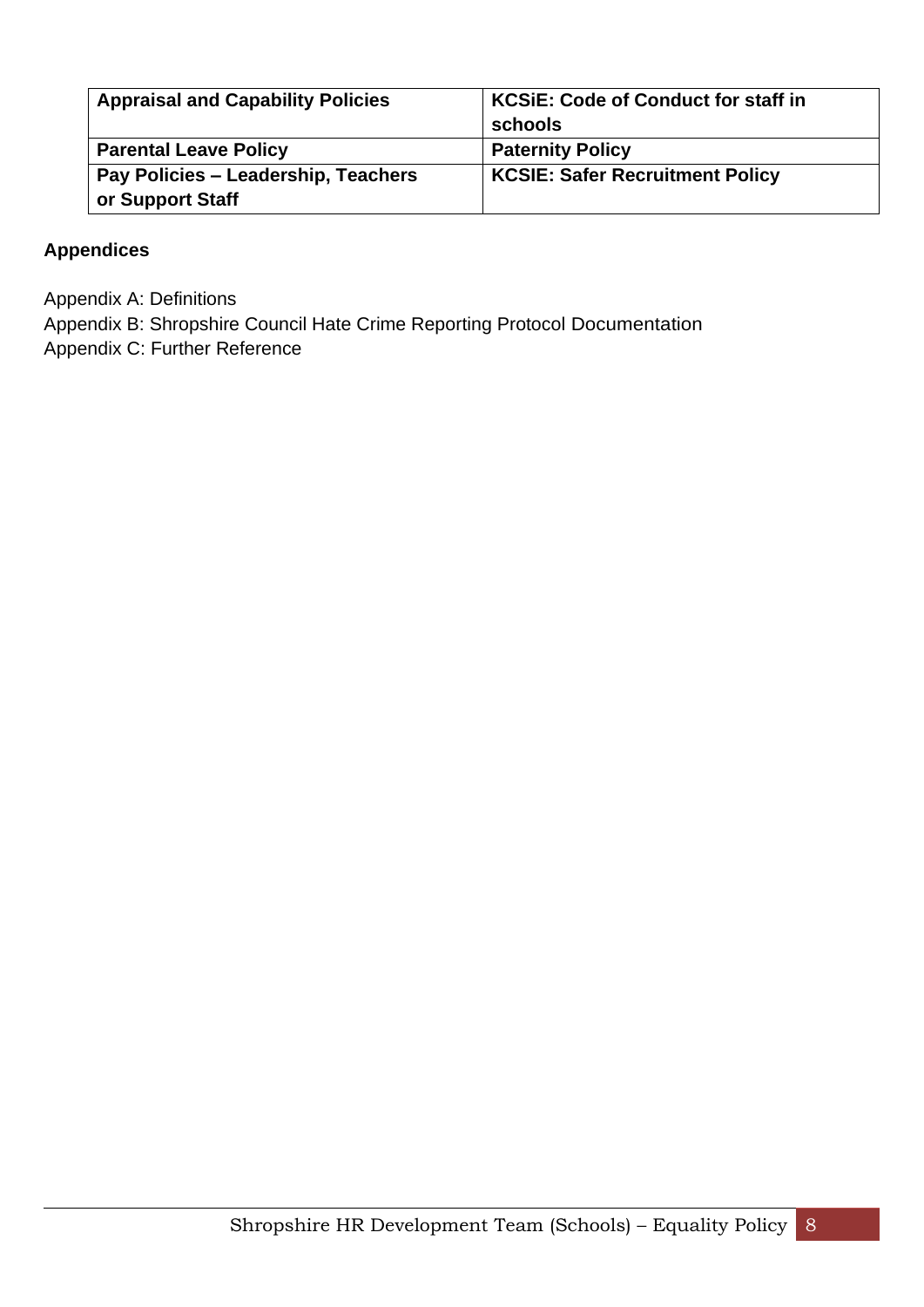**APPENDIX A**

#### **DEFINITIONS**

#### **The Protected Characteristics are as follows:**

#### **AGE**

Discrimination directed at either 'young' or 'old' is likely to be unfair.

It is important to emphasise that employers are highly vulnerable if they decide not to interview any job candidates who have reached an age which they regard as an appropriate age for retirement. Employers should therefore interview all suitable candidates irrespective of age focusing on their skills and ability to do the job rather than age alone. The school should also insure not to impose restrictions on jobs that target a particular age group.

#### **Retiring from work**

#### **Dismissal**

Unless it can be objectively justified it is not permissible to dismiss someone on the grounds of retirement. Older workers (age 55 plus) can voluntarily retire at a time they choose and draw any occupational pension they are entitled to. Older workers may also request flexible retirement from age 55. Employers cannot force employees to retire or set a retirement age. It is advisable for the employee to contact their pension provider for further information regarding pension benefits.

Teachers Pensions<https://www.teacherspensions.co.uk/>

Local Government pension Scheme<https://www.shropshirecountypensionfund.co.uk/>

#### **Work place discussions**

Whatever the age of an employee, discussing their future aims and aspirations can help an employer to identify their training or development needs and provide an opportunity to discuss their future work requirements.

For all employees these discussions may involve the question of where they see themselves in the next few years and how they view their contribution to the organisation. A useful exercise is to ask open questions regarding an employee's aims and plans for the short, medium and long term. Employers may find it useful to hold these discussions as part of their formal appraisal processes.

The outcome of any workplace discussions should be recorded and held for as long as there is a business need for doing so. A copy of the discussion should be given to the employee.

#### **Poor performance**

If an employee is performing poorly the employer should discuss this with them to establish a cause. Failure to address any poor performance with an employee because there is an expectation they will retire soon may be discriminatory. Employers should establish a reason for poor performance, setting improvement periods and agreeing what training, development and support would help the employee meet the required expectation.

If levels are not improved and an employer has followed the company's performance procedure they then may decide to dismiss the employee on capability grounds, contact Human Resources for further information.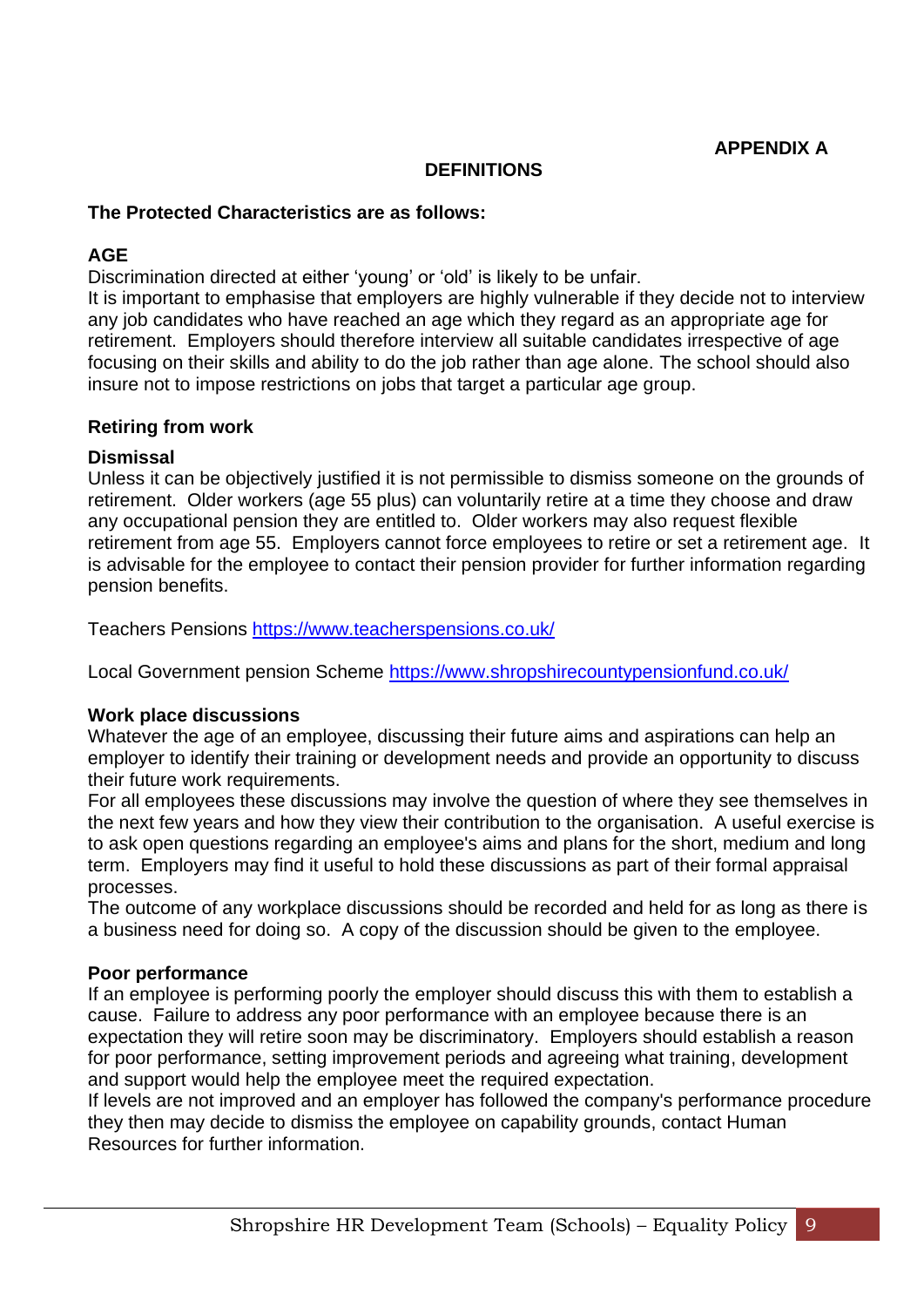### **Is the increase in annual leave based on length of service discriminatory?**

No, any increase in benefits during or before the  $5<sup>th</sup>$  year of service is not discriminatory, the increase in the annual leave is based on loyalty, rather than age.

#### **DISABILITY**

It is unlawful to discriminate against workers because of a physical or mental disability or fail to make reasonable adjustments to accommodate a worker with a disability. Under the Equality Act 2010 a person is classified as disabled if they have a physical or mental impairment which has a substantial and long-term effect on their ability to carry out normal day-to-day activities. Day-to-day activities include things such as using a telephone, reading a book or using public transport.

If an employee has a disability that is making it difficult to work, employers should consider what reasonable adjustments they can make in the workplace to help or schedule an interview with the employee to discuss what can be done to support them. This could be as simple as supplying an adequate, ergonomic chair or power-assisted piece of equipment. Reasonable adjustments also include re-deployment to a different type of work if necessary. Further advice may be obtained from the Managing Attendance Policy and Occupational Health.

#### **GENDER REASSIGNMENT**

Gender reassignment is a personal, social, and sometimes medical process by which a person's gender presentation (the way they appear to others) is changed. Anyone who proposes to, starts or has completed a process to change his or her gender is protected from discrimination under the Equality Act. An individual does not need to be undergoing medical supervision to be protected and all transsexual people share the common characteristic of gender reassignment. So, for example, a woman who decides to live as a man without undergoing any medical procedures would be covered.

It is discrimination to treat transgender or gender fluid people less favourably for being absent from work because they propose to undergo, are undergoing or have undergone gender reassignment than they would be treated if they were absent because they were ill or injured, or if they were absent for some other reason.

• **Support for individuals undergoing gender transitions** - Discuss with the transgender person how they would prefer information about their transition to be communicated to colleagues. Some transgender people may feel comfortable talking about their transition with colleagues, but others may prefer not to.

• **Confidentiality** - At a point agreed with the individual, all personal records should be changed to reflect the acquired name and gender. Access to personal records which indicate a person's previous gender should be retained only if necessary, and otherwise deleted or destroyed. Employees should make sure that they consider the following.

• **Telling people about your situation** - Make a list of the people who need to be informed. You may wish to speak to them personally, or may prefer to ask HR or your line manager to communicate with them

• **Medical appointment and absences** - Make sure the employer knows when you will need to take time off work. It is discrimination for your employer to treat you less favourably if you are absent from work for a reason related to gender reassignment than you would be treated if you were absent because you are ill or injured, or if you were absent for some other reason

• **Changing everything into your new identity -** You will need to change your name on your email address, company directories, records and work pass. Speak to the Headteacher at an early stage about how this should be managed.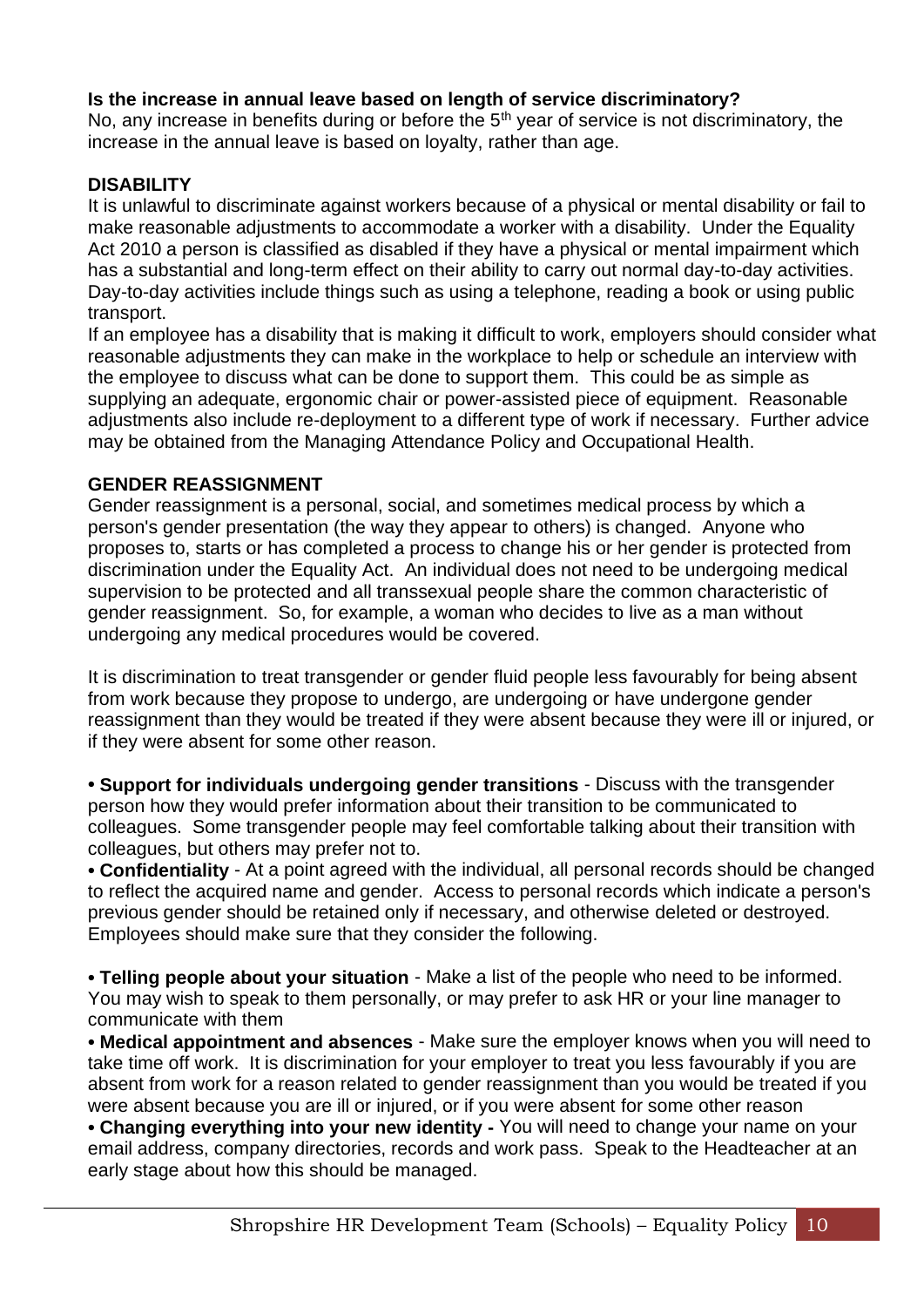# **MARRIAGE AND CIVIL PARTNERSHIPS**

Gay and lesbian couples are able to get married or register their civil partnership in England, Scotland and Wales, which gives many of the same rights as other married couples. Same sex couples who marry or register as civil partners have the same rights as other married couples in respect of employment rights.

The Equality Act protects employees who are married or in a civil partnership or marriage against discrimination.

# **PREGNANCY AND MATERNITY**

It is unlawful to discriminate, or treat employees unfavourably because of their pregnancy, or because they have given birth recently, are breastfeeding or on maternity leave. Discrimination happens when a woman is treated unfavourably because of her pregnancy, pregnancy-related illness or she exercises the right to statutory maternity leave. Ensure that an employee absent from work is notified of any important information, such as restructures, changes to terms and conditions and organisational/management changes within the school.

# **RACE**

It is unlawful for an employer to discriminate against employees because of race which includes colour, nationality, ethnic or national origin. Discrimination occurs when an individual is treated differently because of this. Examples include:

- Direct discrimination: rejecting a job application from a candidate of a different nationality not based on skills but because you think they won't fit in with your staff
- Indirect discrimination: having policies or procedures that while it applies to all workers, only puts a person or a group of people of the same race at a disadvantage.

In very limited circumstances, there are some jobs which can require that the job-holder is of a particular racial group. This is known as an 'occupational requirement'. One example is where the job-holder provides personal welfare services to a limited number of people and those services can most effectively be provided by a person of a particular racial group because of cultural needs and sensitivities.

# **RELIGION OR BELIEF AND LACK OF RELIGION OR BELIEF**

There is no specific list that sets out what religion or belief discrimination is. The law defines it as any religion, religious or philosophical belief. This includes all major religions, as well as less widely practised ones.

To be protected under the Equality Act, a philosophical belief must:

- be genuinely held
- be a belief and not an opinion or viewpoint, based on the present state of information available
- be a belief as to a weighty and substantial aspect of human life and behaviour
- attain a certain level of cogency, seriousness, cohesion and importance
- be worthy of respect in a democratic society, compatible with human dignity and not conflict with the fundamental rights of others.

Humanism and atheism are examples of philosophical beliefs.

Workers are also protected against discrimination if they do not hold a particular (or any) religion or belief.

Employers do not have to give workers time off or facilities for religious observance, but they should try to accommodate them whenever possible. For example, if a worker needs a prayer room and there is a suitable room available then a worker could be allowed to use it, providing it does not disrupt others or affect their ability to carry out their work properly.

Many employers find that being sensitive to the cultural and religious needs of their employees makes good business sense. This can mean making provisions for: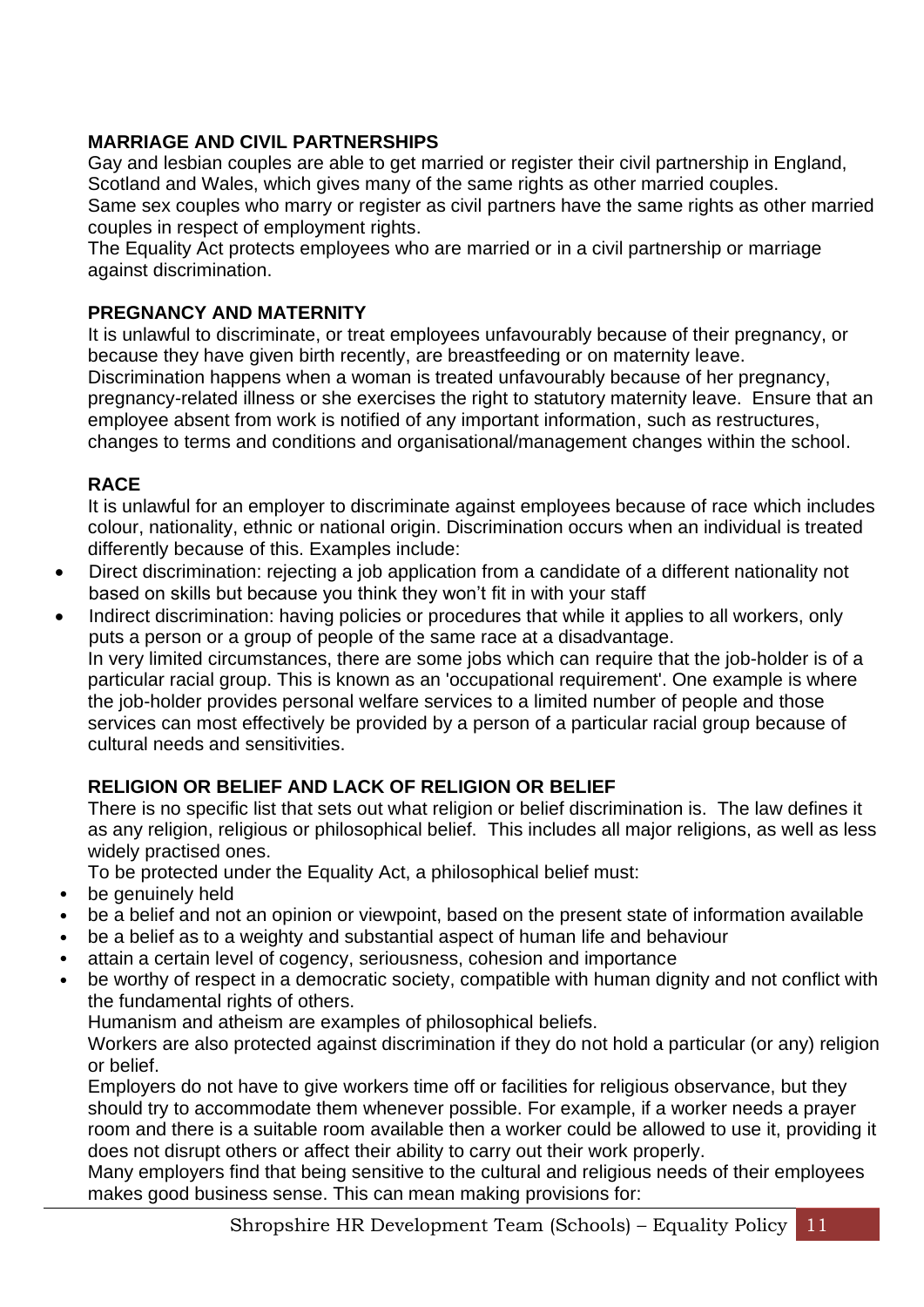- flexible working
- religious holidays and time off to observe festivals and ceremonies
- prayer rooms with appropriate hygiene facilities
- dietary requirements in staff canteens and restaurants
- dress requirements.

At Voluntary Controlled (VC) and foundation schools, when appointing a Headteacher the governing body may take into account any candidate's suitability and ability to preserve and develop the religious character of the school. The head may also be a reserved teacher. VC and foundation schools must include reserved teachers where the number of teaching staff is more than two. Reserved teachers are selected according to their competence to teach RE according to the school's faith and are specifically appointed to do so. This may include the Headteacher. The number of reserved teachers must not exceed one-fifth of the teaching staff (including the Headteacher). Where there are 8 teachers, the maximum number of reserved teachers would be two. Reserved teachers must not be appointed unless the governors are satisfied that they are suitable and competent to give RE.

Voluntary Aided (VA), independent, academies and free schools with a religious character may apply religious criteria in recruitment, remuneration and promotion. Religious criteria may not be applied to other non-teaching posts in a VA school unless there is a genuine occupational requirement, e.g., a member of staff who gives pastoral care to pupils.

#### **SEX**

It is unlawful to discriminate against workers because of their sex, e.g. paying women less than men for carrying out the same role. In very limited circumstances, there are some jobs which can require that the job-holder is a man or a woman. This is known as an 'occupational requirement'. The list of occupational requirements is restricted and very rare.

#### **SEXUAL ORIENTATION**

An employer should protect employees from discrimination on grounds of the sexual orientation. Sexual orientation is defined as:

- orientation towards people of the same sex
- orientation towards people of the opposite sex
- orientation towards people of the same sex and the opposite sex

# **ADDITIONAL PROTECTIONS APPLY TO THE FOLLOWING**:

#### **Equal Pay**

An employer must give equal treatment in the terms and conditions of their employment contract if staff are employed on:

- $\bullet$  Like work which is the same or broadly similar
- Work rated as equivalent under job evaluation
- Work found to be of equal value

**Fixed Term Employees (Prevention of Less Favourable Treatment) Regulations 2002** aim to ensure employees on a fixed term contract are treated no less favourable than compared to permanent employees.

**Part Time Workers (Prevention of Less Favourable Treatment) Regulations 2000** should receive the same rate of pay as an equivalent full time member of staff, they should not be excluded from training and should receive holiday pay pro rata to an equivalent full time employee.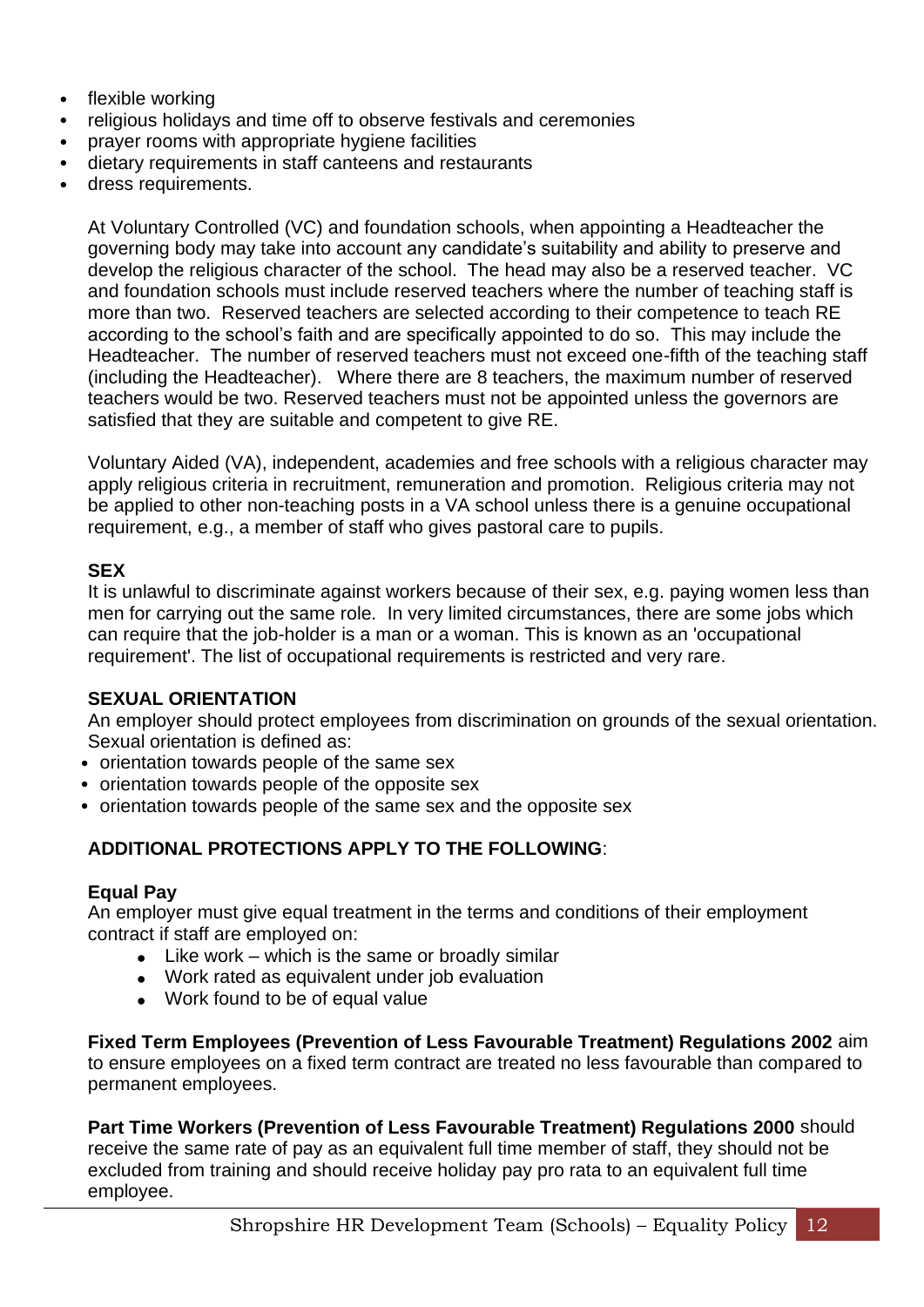**Rehabilitation of Offenders Act 1974**, many ex-offenders are given certain employment rights if their convictions become 'spent'. The DBS Code of Practice and the Rehabilitation of Offenders Act states that employers are not allowed to discriminate against employees with a criminal background and must treat applicants fairly. Recruitment decisions should therefore be based on if the criminal information presented is relevant to the job the applicant will be carrying out.

**Trade Union Membership**. In accordance with the Trade Union and Labour Relations (Consolidation) Act 1992 protection from discrimination either because of membership or nonmembership of a trade union.

# **TYPES OF DISCRIMINATION**

#### **Direct discrimination**

Direct discrimination occurs if an employer treats a person less favourably on the grounds of a person's protected characteristic compared to a person who does not have that protected characteristic. There may be rare instances during recruitment where a genuine occupational requirement is acceptable, but this should be discussed with the HR Business Partner.

#### **Direct discrimination - associative discrimination**

Associative discrimination is direct discrimination against someone because of their association with another person who possesses a protected characteristic.

#### **Direct discrimination - perceived discrimination**

Perceived discrimination is direct discrimination against a person because others think they possess a particular protected characteristic. It applies even if the person does not actually possess that characteristic but is perceived by others to do so.

#### **Indirect discrimination**

Indirect discrimination is where a criterion or practice is applied to everyone, but particularly disadvantages people who share a protected characteristic.

#### **Harassment**

Harassment is a behaviour deemed offensive by the recipient and occurs when, for a reason which relates to a protected characteristic another person engages in unwanted conduct which may be physical, verbal or non-verbal and which violates the person's dignity or creates an intimidating, hostile, degrading, humiliating or offensive environment for that person. It is the effect of the conduct rather than the perpetrators intentions that define whether it constitutes harassment. Employees can raise a complaint against behaviour that they find offensive even if it is not directed at them. Complainants need not possess the relevant protected characteristics themselves. Employees are also protected from harassment because of perception and association.

#### **Victimisation**

Victimisation has a specific meaning in discrimination law. It does not just mean singling someone out. Victimisation makes it unlawful for one person to treat another less favourably than others because they made or supported a discrimination complaint or raised a discrimination grievance or because they are suspected of doing so.

An employee is not protected if they have maliciously made or supported an untrue complaint. However, it is sufficient if the employee believes that the victim has done, or intends to do any of the things listed above.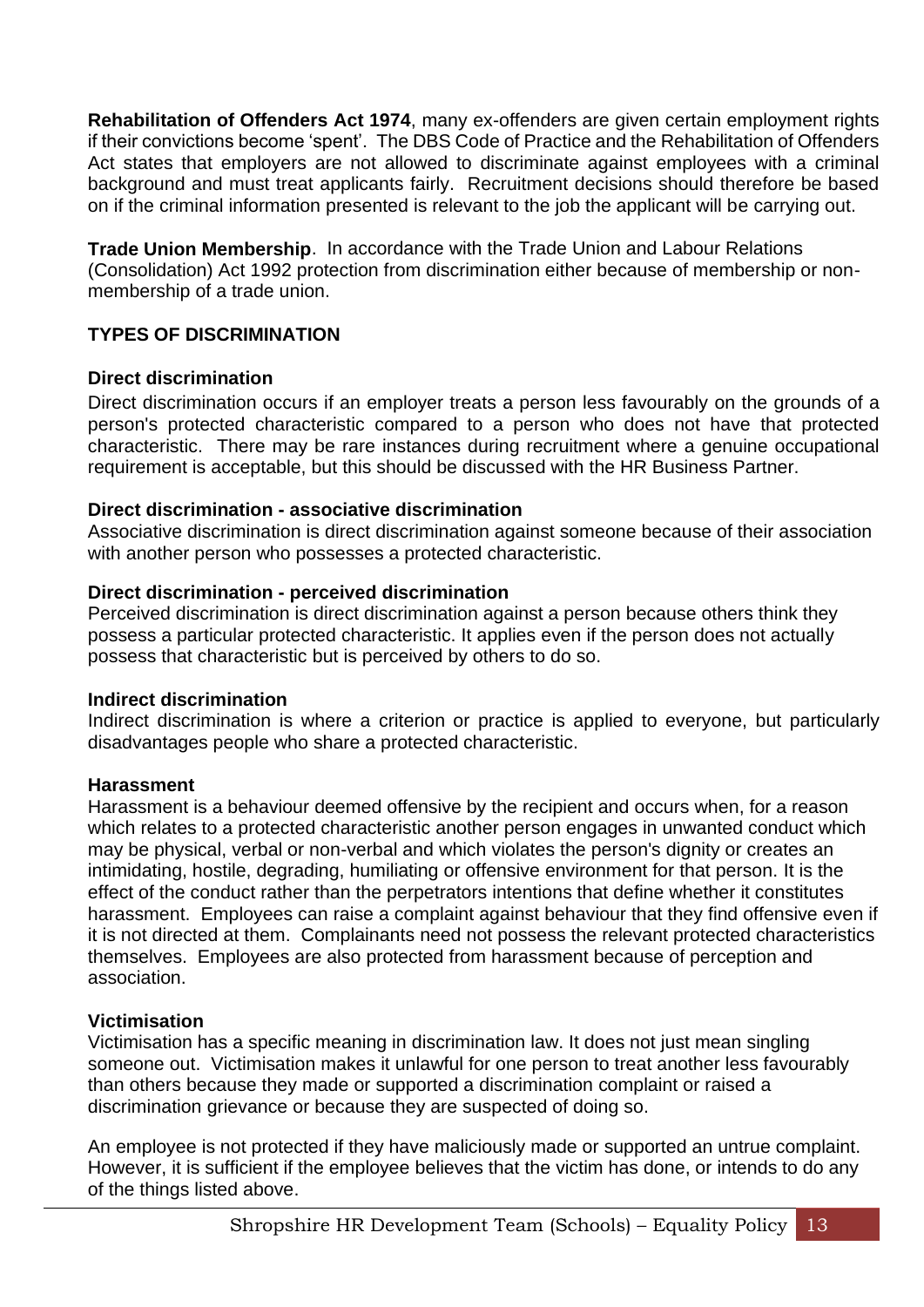# **SHROPSHIRE COUNCIL HATE CRIME REPORTING PROTOCOL**

The recommended protocol to follow when dealing with reports of racist or other hate crime incidents is as follows:

#### **[1. The procedure](http://staff.shropshire.gov.uk/policies-and-guidance/hr-and-payroll/hate-crime-reporting-protocol/)**

In principle, the procedure for investigating accusations of racist or other hate crime incidents should be similar to the procedure which is used for dealing with complaints.

For example, all reports of incidents should be handled courteously, helpfully and promptly. Hate crime is an offence where the victim, or any other person, perceives it to be motivated by prejudice or hate" - borne out of the Stephen Lawrence enquiry.

#### **[2. Timescales](http://staff.shropshire.gov.uk/policies-and-guidance/hr-and-payroll/hate-crime-reporting-protocol/)**

Timescales for responding to an incident are the same as those for complaints:

• an acknowledgement or final response is sent within 5 working days

• a reply is sent within 20 working days, or the person reporting the incident is given an explanation of the delay

However, whereas it might be appropriate for some complaints to be dealt with informally, all reports of racist or other hate crime incidents should be dealt with on a formal basis.

#### **[3. Responsibilities](http://staff.shropshire.gov.uk/policies-and-guidance/hr-and-payroll/hate-crime-reporting-protocol/)**

The person who sees, or is first made aware of, the incident should record the details, including the name, telephone number and address of the person reporting the incident.

This person should report the incident at once to their Headteacher.

The Headteacher will have overall responsibility for the investigation of the incident and will decide who should lead this. It is also the responsibility of the Headteacher to inform the Police when necessary.

#### **[4. Referencing](http://staff.shropshire.gov.uk/policies-and-guidance/hr-and-payroll/hate-crime-reporting-protocol/)**

In order to ensure that incidents are not double counted, the Headteacher should allocate a reference number to the incident - incorporating:

• an incremental reference number indicating total number of incidents within the school • the month and year

For example: School Name, Ref no. 1, Feb 2016

#### **[5. Complainant is unsatisfied with response](http://staff.shropshire.gov.uk/policies-and-guidance/hr-and-payroll/hate-crime-reporting-protocol/)**

If the complainant is not satisfied with the response then, as with complaints, this can be reviewed by the Governing Body to ensure that an appropriate investigation has been carried out.

#### **[6. Reports via the website](http://staff.shropshire.gov.uk/policies-and-guidance/hr-and-payroll/hate-crime-reporting-protocol/)**

Incidents which are reported on the Shropshire Council website will be passed on to the Diversity Officer in the first instance, who will then forward them to the appropriate Headteacher. If a report is received via the Shropshire Council Website from an employee regarding the behaviour of another employee, this will be treated within the **[grievance procedure](http://staff.shropshire.gov.uk/policies-and-guidance/hr-and-payroll/grievance-policy-and-procedure/)** guidelines.

<https://shropshire.gov.uk/crime-and-community-safety/hate-crime/report-a-hate-crime/>

<https://shropshire.gov.uk/media/13407/hate-crime-reporting-form.pdf>